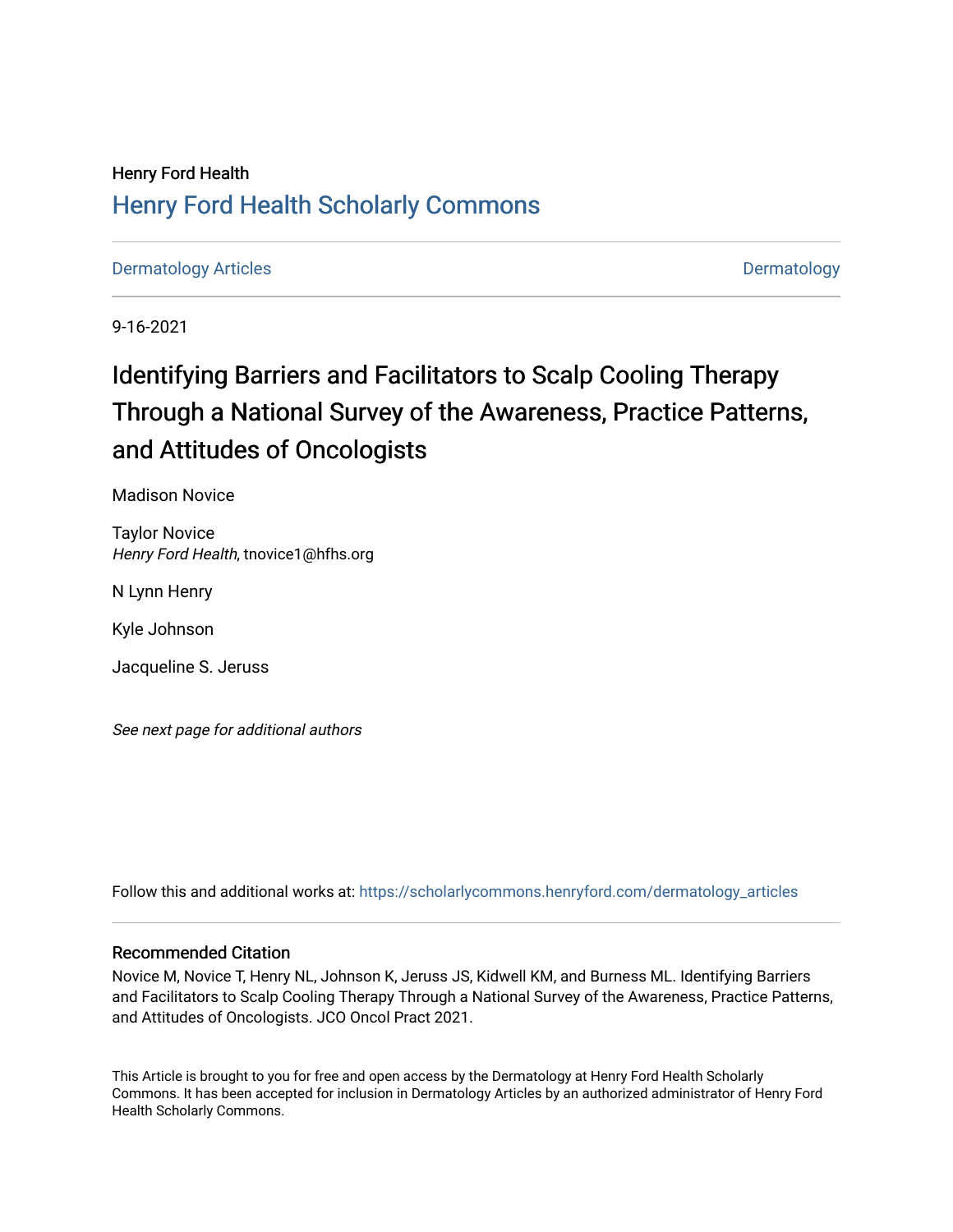# Authors

Madison Novice, Taylor Novice, N Lynn Henry, Kyle Johnson, Jacqueline S. Jeruss, Kelley M. Kidwell, and Monika L. Burness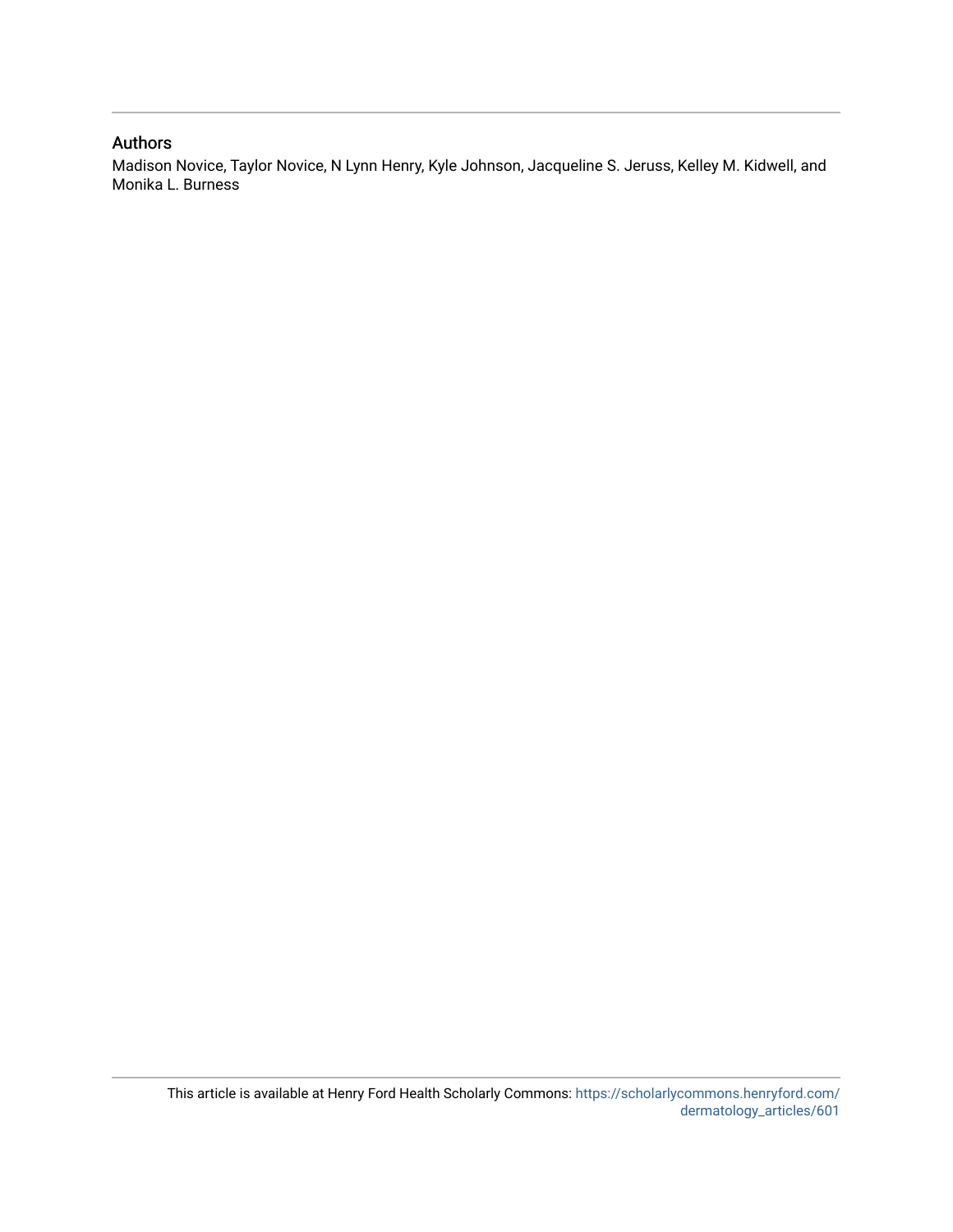

# Contrifying Barriers and Facilitators to<br>
Scalp Cooling Therapy Through a Nating 3<br>
Survey of the Awareness, Practice Parand Attitudes of Oncologists<br>
Madison Novice, BS<sup>1</sup>; Taylor Novice, MD, MBA<sup>2</sup>; N. Lynn Henry, MD, Ph Scalp Cooling Therapy Through a National Survey of the Awareness, Practice Patterns, and Attitudes of Oncologists

Madison Novice, BS<sup>1</sup>; Taylor Novice, MD, MBA<sup>2</sup>; N. Lynn Henry, MD, PhD<sup>3</sup>; Kyle Johnson, MD<sup>4</sup>; Jacqueline S. Jeruss, MD, PhD<sup>5</sup>; Kelley M. Kidwell, PhD<sup>6</sup>; and Monika L. Burness, MD<sup>3</sup>

PURPOSE Scalp cooling therapy (SCT) is the most effective method to reduce chemotherapy-induced alopecia (CIA), a highly distressing side effect of cancer treatment. Despite data supporting SCT efficacy and safety, SCT use in the United States is not widespread. Oncologists' interactions with scalp cooling were examined to identify facilitators and barriers to SCT implementation.

METHODS A 33-question survey was distributed through the ASCO Research Survey Pool to a nationally representative, random sample of 600 oncology providers. Outcome measures included knowledge of SCT, frequency of initiating conversations about SCT with patients, degree of support, and barriers for SCT. Significance was defined as  $P < .001$ .

RESULTS Of 155 (25.8%) responding providers, 62% of providers were in favor of SCT always or most of the time, but only 26% reported initiating discussions about SCT always or most of the time. Providers who treat breast cancer ( $P \leq .0001$ ), those who report being very familiar with SCT ( $P \leq .0001$ ), those who report having read SCT literature in the past 2 years ( $P \leq .0001$ ), and those who work at a facility with machine SCT ( $P \leq .0001$ ) were significantly more likely to initiate conversations with patients about SCT. Financial concerns (58%) were the primary reason for not recommending SCT use; efficacy (31%), staff or facility (24%), and safety (15%) concerns were also noted. Although safety concerns have decreased markedly over time, 14% of providers report patients who continue to express these concerns and 17% of providers see safety issues as barriers to supporting SCT.

CONCLUSION Our findings suggest that oncology provider familiarity and experience with SCT lead to increased support for scalp cooling, which may ultimately result in greater availability and utilization of SCT when indicated.

JCO Oncol Pract 00. © 2021 by American Society of Clinical Oncology

# **INTRODUCTION**

Author affiliations and support information (if applicable) appear at the end of this article.

Accepted on August 6, 2021 and published at [ascopubs.org/journal/](http://ascopubs.org/journal/op) [op](http://ascopubs.org/journal/op) on September 16, 2021: DOI [https://doi.](http://ascopubs.org/doi/full/10.1200/OP.21.00273) [org/10.1200/OP.21.](http://ascopubs.org/doi/full/10.1200/OP.21.00273) [00273](http://ascopubs.org/doi/full/10.1200/OP.21.00273)

Chemotherapy-induced alopecia (CIA) is a common and often highly distressing side effect of cancer therapies. $1,2$  $1,2$  $1,2$  More than 50% of patients with cancer have cited CIA as the most feared side effect of chemotherapy, and up to 8% of women reported that they would consider declining curative chemotherapy because of the risk of hair loss. $1,2$  $1,2$  Different modalities have been used to decrease hair loss during chemotherapy, including topical minoxidil, oral vitamin D3, scalp compression, and most recently, scalp cooling therapy (SCT).<sup>[3](#page-8-2)</sup>

SCT entails wearing subfreezing head caps before, during, and after the chemotherapy infusion. It is

postulated to work through two primary mechanisms: (1) cold-induced vasoconstriction that reduces delivery of chemotherapy to the hair follicles and (2) a reduced metabolic rate that slows hair cell turnover and processing of chemotherapy agents.<sup>[4](#page-8-3)</sup> There are two types of scalp cooling equipment: manual capping systems (cold caps) and machine scalp cooling systems (SCSs). Manual cold caps are typically rented by the patient, stored in either special freezers at infusion centers or in dry ice purchased by the patient, and changed approximately every 25 minutes during chemotherapy infusion. Machine SCSs are maintained by the infusion center and deliver a constant coolant to a scalp cap on the patient's head. $3,4$  $3,4$  $3,4$ 



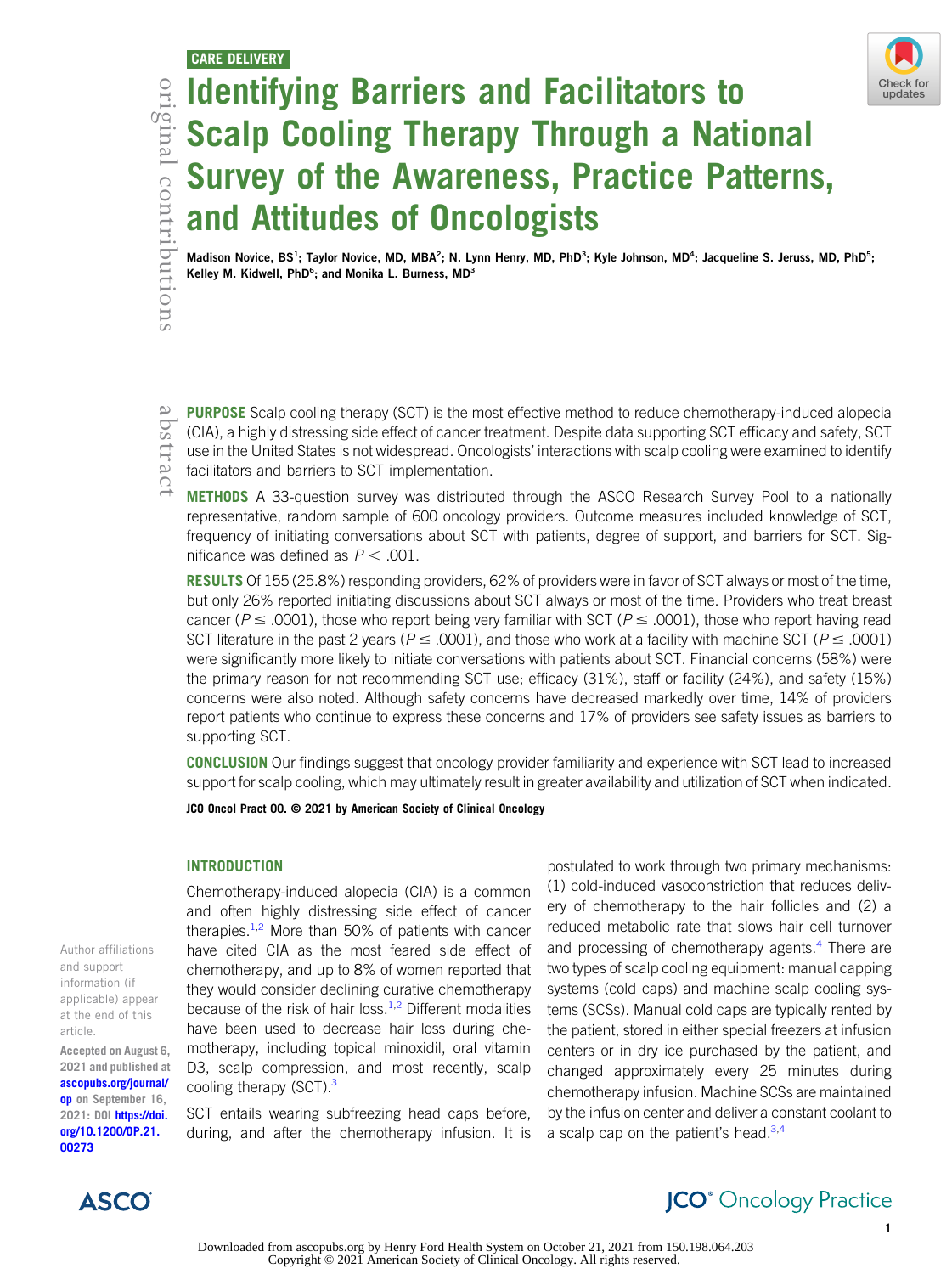Despite guidelines for the appropriate use of SCT in certain malignancies, including US Food and Drug Administration clearance of machine SCS, and a growing body of literature supporting its efficacy and safety, the use of SCT for re-ducing CIA is not widespread in the United States.<sup>5-[16](#page-8-5)</sup> We hypothesized that both patient- and physician-related barriers exist that contribute to low uptake of SCT. To address the paucity of information about facilitators and barriers in oncology practices to SCT implentation,<sup>[8,](#page-8-6)[17](#page-8-7),[18](#page-8-8)</sup> we examined oncologists' knowledge, practice patterns, and attitudes regarding scalp cooling.

## **METHODS**

We created a 33-question survey to assess provider interactions with SCT. Questions were adapted from a previous survey that analyzed provider perceptions of fertility preservation.<sup>[19](#page-8-9)</sup> The initial survey was piloted with University of Michigan Hematology Oncology fellows, and questions were refined on the basis of their feedback. Questions focused on demographics; facility SCT availability; and provider knowledge, attitudes, and perceptions of and practice patterns with SCT (Data Supplement, online only).

The survey was distributed through the ASCO Research Survey Pool. An e-mail was sent to a nationally representative, random sample of physicians and advanced practice providers in medical oncology, surgical oncology, gynecology, and urology in February 2020. Reminders were sent every 2-4 weeks until the survey closed in June 2020. Responses were anonymous, and no incentives to complete the survey were offered. This study was designated exempt by the University of Michigan Institutional Review Board Health Sciences and Behavioral Sciences.

Main outcome measures included the distribution of providers' knowledge of SCT, frequency of initiating conversations about SCT with patients, and degree of provider support for its use. The survey also investigated barriers to support of SCT and scalp cooling options offered at respondents' institutions. The majority of analyses were descriptive. Chi-square and Fisher's exact tests were used. Answer categories were combined for analyses to create either four groups (1) all of the time and most of the time, (2) half of the time and some of the time, (3) never, and (4) do not know enough; or three groups (1) strongly agree and somewhat agree, (2) neither agree nor disagree, and (3) somewhat disagree and strongly disagree. Rates of initiating discussions with patients about SCT and being in favor of SCT were compared between the following groups: providers who treat breast cancer versus those who do not, providers who are very familiar with SCT versus those who have only heard of it, providers who have read literature versus those who have not, providers who work at institutions that offer scalp cooling versus those who do not, and providers who strongly or somewhat agree that they have high concern for their patients' hair loss versus those who neither agree nor disagree versus those who somewhat or strongly disagree with that statement. All data were analyzed using SAS v9.4 (Cary, NC). Using Bonferroni multiple comparisons correction, significance was defined conservatively at  $P < .001$ .

## **RESULTS**

# **Demographics**

Of 600 invited providers from the ASCO research survey pool, 155 responded (25.8%). Provider characteristics are shown in [Table 1](#page-4-0). The majority of respondents were medical oncologists (118 of 155, 76.1%). Breast cancer was the most commonly treated malignancy (93 of 155, 60.0%). Nearly half of the participants (76 of 155, 49.0%) worked at a university hospital, and 64.5% (100 of 155) of providers worked in an urban setting. The largest proportion of respondents were 45-54 years old. The subset who responded were representative of the full population invited to participate regarding sex, ethnicity, region of practice, specialty, and type of practice.

# Provider Knowledge, Practice Patterns, and Attitudes on SCT

[Table 2](#page-5-0) characterizes provider knowledge, practice patterns, and attitudes about SCT and facility offerings of SCT. Among respondents, 52.9% (82 of 155) reported being very familiar with SCT, 65.8% (100 of 152) reported having read literature on SCT in the past two years, and 63.9% (99 of 155) were interested in learning more about SCT as a means to reduce CIA. Providers interested in learning more about scalp cooling were more likely to be unfamiliar with SCT compared with those who responded that they were not interested in learning more ( $P = .0003$ ). Approximately half of the providers (85 of 155, 54.8%) agreed that the effects of hair loss on their patients were a major concern. Providers on average estimated that their female patients were significantly more interested in options to prevent CIA than their male patients ( $P \leq .0001$ ). Forty-four percent of providers (58 of 132) estimated that  $>$  50% of their female patients were interested in options to prevent CIA, whereas 9% (8 of 94) estimated that  $>$  50% of their male patients were interested.

Sixty-two percent (94 of 152) of providers responded that they were in favor of SCT all or most of the time, and 67.1% (102 of 152) felt that all patients should be offered SCT. Thirty-six percent (55 of 152) of responders thought that "the effort and cost involved [with SCT] were worth the benefit." Seventy-three percent of providers (109 of 151) said that they would support their facility providing SCT. However, only 26.3% (40 of 152) reported initiating discussions about SCT always or most of the time.

For providers who treat breast cancer ( $P \leq .0001$ ), those who reported being very familiar with scalp cooling  $(P \le .0001)$ , those who reported having read literature in the past 2 years about SCT ( $P \leq .0001$ ), and those who work at a facility with machine SCSs ( $P \leq .0001$ ) were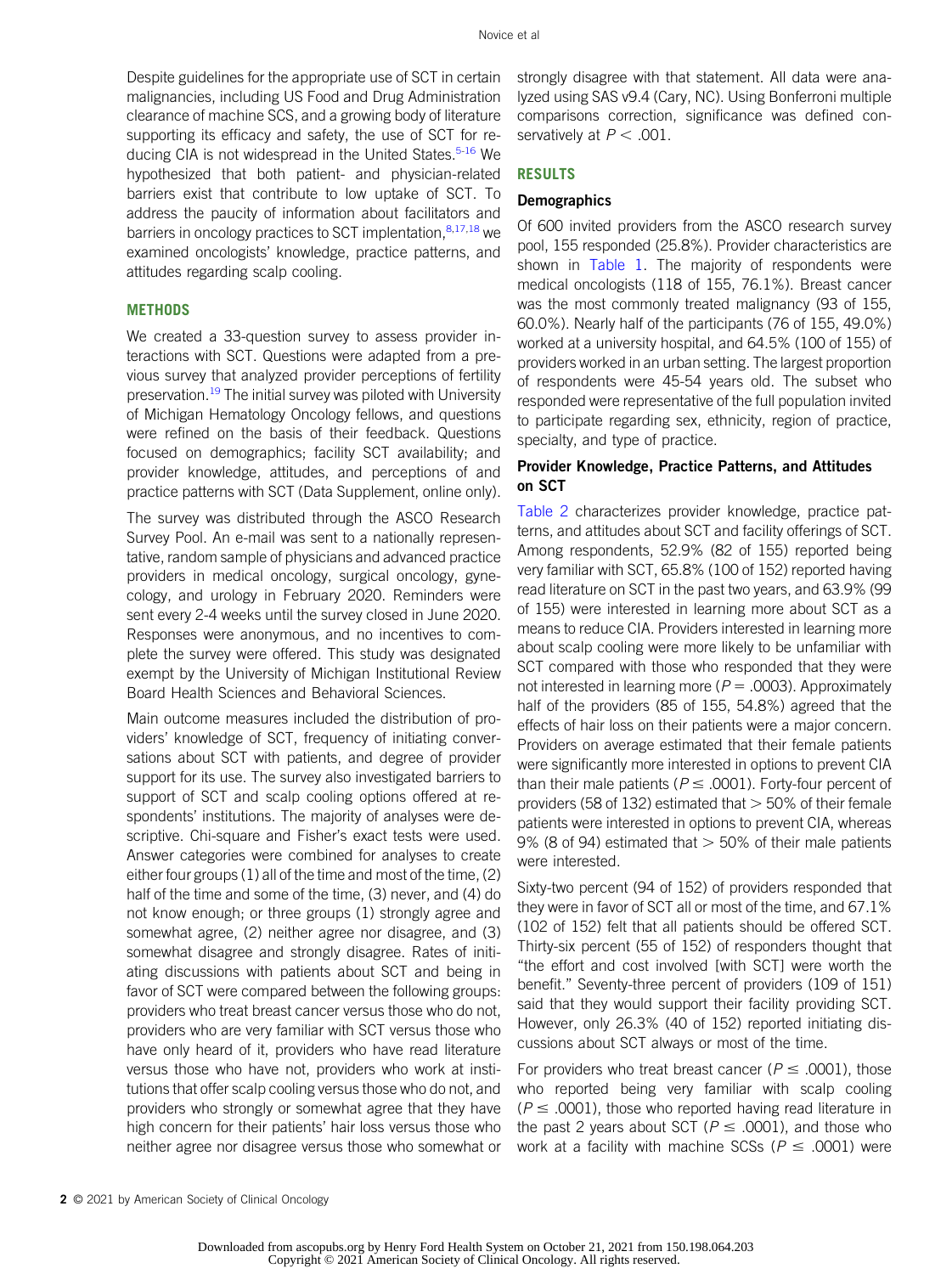| <b>Respondents</b>                              | No. (%)    |
|-------------------------------------------------|------------|
| Provider designation                            |            |
| Medical oncologist                              | 118 (76.1) |
| Surgical oncologist                             | 7(4.5)     |
| Gynecologic oncologist                          | 12(7.7)    |
| Urologist                                       | 1(0.6)     |
| Nurse practitioner or physician assistant       | 16 (10.3)  |
| Others                                          | 2(1.3)     |
| Cancer treated (can choose multiple)            |            |
| Breast cancer                                   | 93 (60.0)  |
| Leukemia                                        | 53 (34.2)  |
| Lymphoma                                        | 66 (42.6)  |
| Sarcoma                                         | 50 (32.3)  |
| <b>CNS</b> tumors                               | 44 (28.4)  |
| GI tumors                                       | 74 (47.7)  |
| Lung cancer                                     | 74 (47.7)  |
| Gynecologic tumors                              | 62 (40.0)  |
| Testicular cancer                               | 54 (34.8)  |
| Prostate cancer                                 | 65 (41.9)  |
| Other genitourinary cancers                     | 59 (38.1)  |
| Others                                          | 16 (10.3)  |
| Sex                                             |            |
| Male                                            | 78 (50.3)  |
| Female                                          | 77 (49.7)  |
| Years of practice after residency or fellowship |            |
| $0 - 5$                                         | 26 (16.8)  |
| $6 - 10$                                        | 26 (16.8)  |
| 11-20                                           | 53 (34.2)  |
| > 20                                            | 50 (32.3)  |
| Age, years                                      |            |
| $<$ 34                                          | 0(0.0)     |
| 35-44                                           | 45 (29.0)  |
| 45-54                                           | 47 (30.3)  |
| 55-64                                           | 36 (23.2)  |
| > 64                                            | 20 (12.9)  |
| Unknown                                         | 7(4.5)     |
| Practice setting                                |            |
| University hospital                             | 76 (49.0)  |
| Community or private                            | 88 (56.8)  |
| Practice location                               |            |
| Urban                                           | 100 (64.5) |
| Suburban                                        | 60 (38.7)  |
| Rural                                           | 17 (11.0)  |

<span id="page-4-0"></span>**TABLE 1.** Demographic Data of Survey Respondents ( $N = 155$ )

significantly more likely to always or most of the time initiate conversations with patients about SCT and less likely to never initiate conversations [\(Fig 1A](#page-6-0)). Similarly, providers who report being very familiar with scalp cooling  $(P \leq .0001)$ , who reported reading literature in the past 2 years about SCT ( $P \leq .0001$ ), and who worked at a facility with machine SCSs ( $P \leq .0001$ ) were also significantly more likely to be in favor of SCT always or most of the time ([Fig 1B](#page-6-0)). Providers who reported that they had higher concern for their patients' hair loss were more likely to always or most of the time initiate discussions with their patients ( $P = .024$ ) and be in favor of SCT ( $P = .003$ ) than those who responded that they were indifferent or not concerned with hair loss, although these did not reach significance. There was no statistically significant difference between other demographic information and the rate of initiating conversations with patients about or being in favor of SCT.

# Provider-Reported Barriers and Facilitators to SCT

Financial concern for the patient was the most frequently cited reason why providers did not always initiate conversations with patients about SCT (76 of 131, 58.0%) and why providers were not always in favor of SCT (57 of 84, 67.9%; Appendix [Table A1](#page-11-0), online only). Efficacy was the second most common concern for not initiating the conversation and not being in favor of SCT, reported by 31.3% (41 of 131) and 42.9% (36 of 84) of providers, respectively. Financial concern for the hospital (40 of 78, 51.3%) and staff constraints (39 of 78, 50.0%) were the most frequently reported reasons for providers to be unsupportive of any SCT use at their institution.

When asked about reasons that patients do not use SCT, 69.7% (101 of 145) of providers cited financial concerns, 44.1% (64 of 145) responded that patients are not overly concerned about hair loss, and 13.8% answered that patients do not use SCT because of safety concerns (Appendix [Table A1](#page-11-0)). Seventy-three percent (62 of 85) and 44.7% (38 of 85) of providers answered that "importance of hair preservation to patient" and patient sex, respectively, were the top patient factors that made a provider more likely to initiate a conversation about SCT.

# **DISCUSSION**

To our knowledge, this is the largest and most comprehensive survey of cancer providers in the United States regarding perspectives, attitudes, and practice patterns surrounding SCT. Although the majority of responding providers agreed that patients should be educated about the option of scalp cooling (62%), the reported rate of initiating conversations on SCT was low (26%). Major barriers to initiating conversations included lack of familiarity with the technology and patient-related financial concerns. Institutional concerns including staff or space constraints, facility rules about SCT, and hospital-incurred costs were other barriers to SCT implementation.

Providers more familiar with scalp cooling (eg, direct experience and reading literature) were significantly more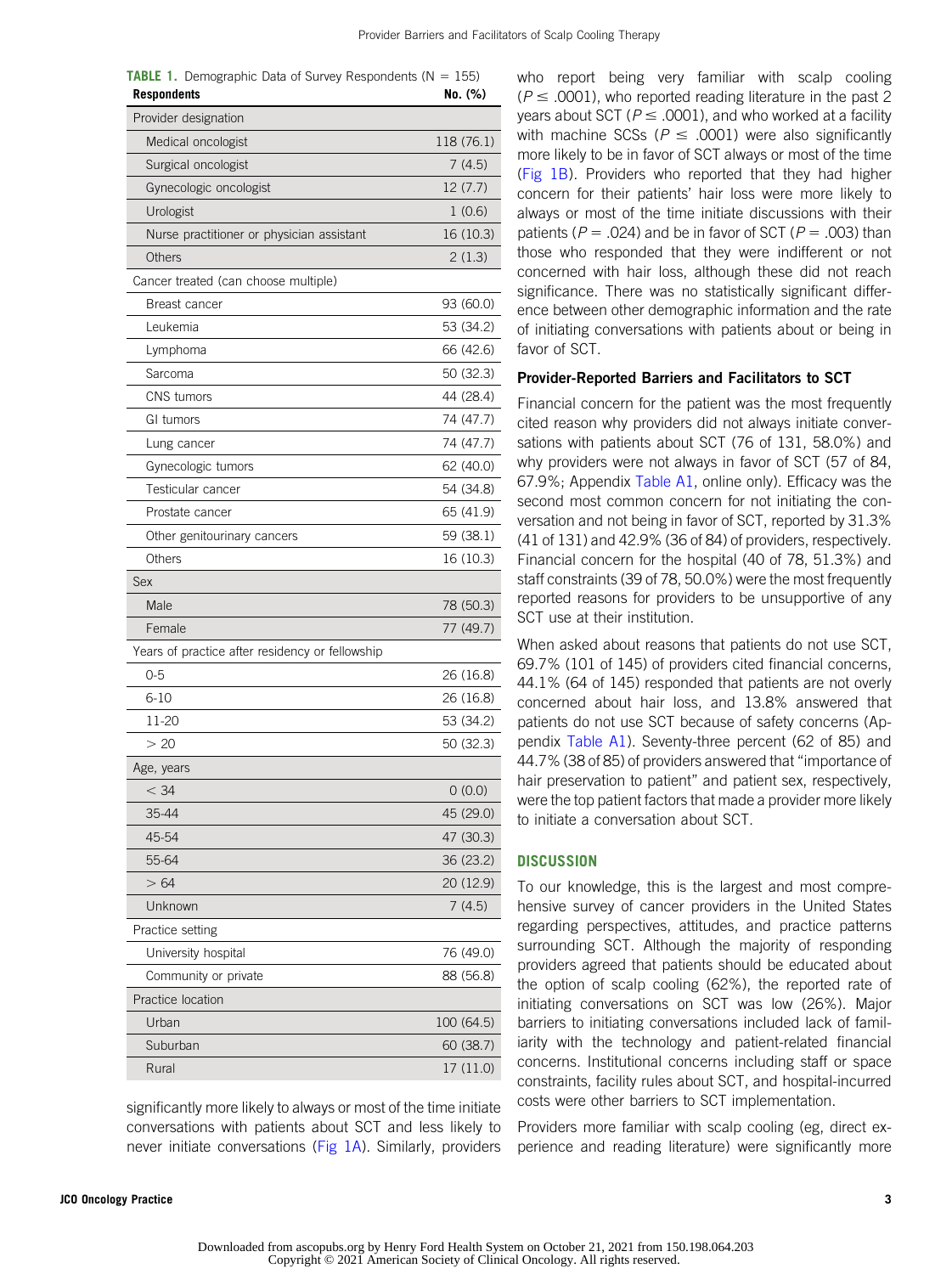#### Novice et al

<span id="page-5-0"></span>TABLE 2. Physician Knowledge, Practice Patterns, Attitudes, and Perspectives About SCT

| <b>FIIYSIGIAII NIIUWIEULE</b>                   |                            |                                |                                |                           |                             |              |
|-------------------------------------------------|----------------------------|--------------------------------|--------------------------------|---------------------------|-----------------------------|--------------|
| Familiarity with SCT <sup>a</sup>               | Very familiar<br>82 (52.9) | Not very familiar<br>70 (45.2) | Not familiar<br>3(1.9)         |                           |                             | Total<br>155 |
| Interested in learning more                     | Yes.<br>99 (63.9)          | No.<br>56 (36.1)               |                                |                           |                             | 155          |
| Read literature in the past 2 years on SCT      | <b>Yes</b><br>100 (65.8)   | N <sub>0</sub><br>52(34.2)     |                                |                           |                             | 152          |
| Does SCT increase incidence of scalp metastases | Definitely yes<br>2(1.3)   | Probably yes<br>7 (4.6)        | Might or might not<br>36(23.7) | Probably not<br>83 (54.6) | Definitely not<br>24 (15.8) | 152          |

Physician Knowledge

| <b>Physician Practice Patterns</b> |  |  |  |  |  |  |
|------------------------------------|--|--|--|--|--|--|
| Total                              |  |  |  |  |  |  |
| 152                                |  |  |  |  |  |  |
| 152                                |  |  |  |  |  |  |
|                                    |  |  |  |  |  |  |
| 152                                |  |  |  |  |  |  |
| Not applicable <sup>b</sup>        |  |  |  |  |  |  |

| <b>Attitudes and Perceptions</b>                                  |                   |                   |                               |                      |                      |                |       |
|-------------------------------------------------------------------|-------------------|-------------------|-------------------------------|----------------------|----------------------|----------------|-------|
|                                                                   | Strongly<br>agree | Somewhat<br>agree | Neither agree nor<br>disagree | Somewhat<br>disagree | Strongly<br>disagree | Do not<br>know | Total |
| Effects of hair loss on my patients are a major<br>concern for me | 34(22.5)          | 51(33.8)          | 36(23.8)                      | 24 (15.9)            | 6(4.0)               |                | 151   |
| Effort and cost involved are worth benefit                        | 15 (9.9)          | 40 (26.5)         | 39 (25.8)                     | 28 (18.5)            | 6(4.0)               | 23(15.2)       | 151   |
| All patients should be educated about SCT                         | 56 (37.1)         | 46 (30.5)         | 41 (27.2)                     | 7(4.6)               | 1(0.7)               |                | 151   |

| <b>Facility Offerings</b>          |                             |                           |                                |                             |                            |                         |              |
|------------------------------------|-----------------------------|---------------------------|--------------------------------|-----------------------------|----------------------------|-------------------------|--------------|
| Does facility offer SCT            | Dry ice<br>45 (29.6)        | Freezers<br>17(11.2)      | Machine<br>59 (38.8)           | In process<br>11(7.2)       | Does not allow<br>22(14.5) | Do not know<br>34(22.4) | Total<br>152 |
| Support for facility providing SCT | Definitely yes<br>58 (38.7) | Probably yes<br>51 (34.0) | Might or might not<br>19(12.7) | Probably not<br>6(4.0)      | Definitely not<br>2(1.3)   | Do not know<br>14 (9.3) | 150          |
| Satisfaction with SCT at facility  | Definitely yes<br>30(19.9)  | Somewhat<br>40(26.5)      | Needs improvement<br>27(17.9)  | Definitely not<br>18 (11.9) | Do not know<br>36(23.8)    |                         | 151          |

NOTE. Data are shown as No. (%).

Abbreviation: SCT, scalp cooling therapy.

<sup>a</sup>Complete wording of answer choices to this question on the provider survey included (1) Yes, I am very familiar with these options; (2) Yes, I have heard of these options, but I am not very familiar with them; and (3) No, I am not familiar with these options.

<sup>b</sup>Not applicable means that none of my patients are appropriate candidates for scalp cooling.

likely to initiate SCT conversations with patients and to support SCT use. A 2018 qualitative study on barriers to scalp cooling showed that presenting physicians with clinical data on SCT led to an increase in the frequency of discussions with patients for physicians who are initially reluctant.<sup>[8](#page-8-6)</sup> Lack of provider familiarity has also been cited as a barrier for adoption of other cancer-related procedures, including pretreatment fertility preservation, despite supportive published guidelines.<sup>[19](#page-8-9)</sup> An oncofertility program focused on provider education and multidisciplinary collaboration resulted in a significant increase in fertility preservation discussions.<sup>[20](#page-8-10)</sup> A similar approach focusing on either physician-directed learning or short

training programs should be considered to increase uptake of SCT.

Our survey showed that, with an average cost of \$1,500- \$3,000 US dollars for a course of chemotherapy, financial concerns are primary barriers to adoption of SCT, a finding that is consistent with previous reports. $8,18,21$  $8,18,21$  $8,18,21$  SCT is not generally covered by medical insurance, so patients must pay out-of-pocket or seek philanthropic support. New longterm support options to facilitate widespread adoption are needed.[18,](#page-8-8)[22](#page-8-12)

In contrast to previous studies, which reported that safety of SCT was a concern, $8,18$  $8,18$  $8,18$  the majority of providers in this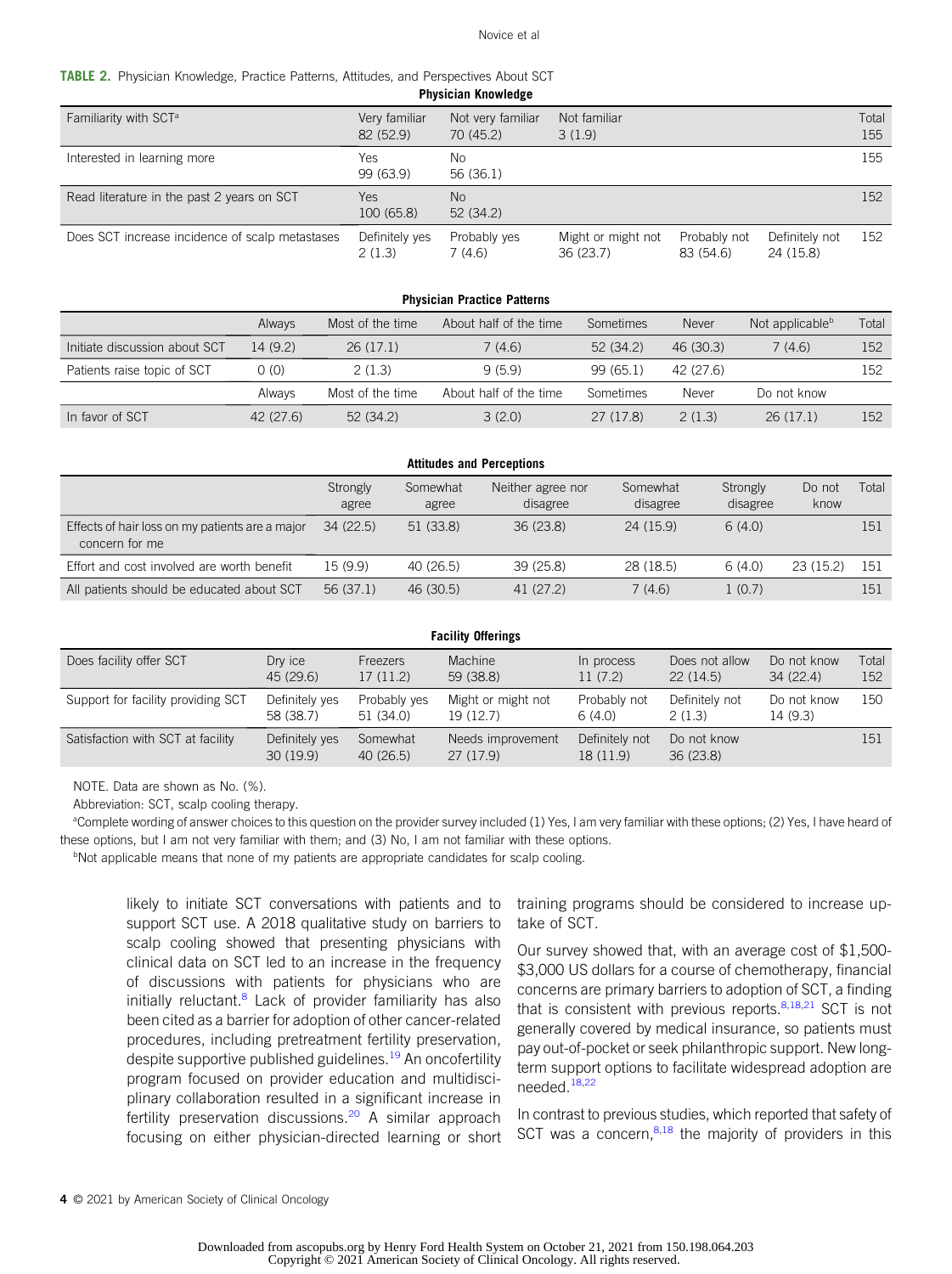

<span id="page-6-0"></span>FIG 1. Summary of respondent answers related to frequency of (A) initiating conversations about SCT with patients and (B) being in favor of SCT by answering between the following answer choices: always or most of the time, about half of the time or sometimes, never, or do not know. SCP, scalp cooling therapy.

survey (70%) agreed that SCT probably or definitely does not cause increased incidence of scalp metastases. Only 15% of respondents cited safety concerns as major barriers for initiating discussions with patients about SCT, and only 17% reported not being in favor of SCT because of safety issues. This contrasts previous studies that reported safety concerns as one of, if not, the top reasons to not use or recommend SCT.<sup>[8](#page-8-6)[,18](#page-8-8)</sup> This shift in provider attitudes is con-sistent with recent literature supporting the safety of SCT.<sup>10[,23](#page-8-14)[-28](#page-8-15)</sup> Multiple studies have reported no cases of scalp metastases with up to 5 years of patient follow-up. $26,28$  $26,28$  In addition, a relatively recent systematic review and meta-analysis of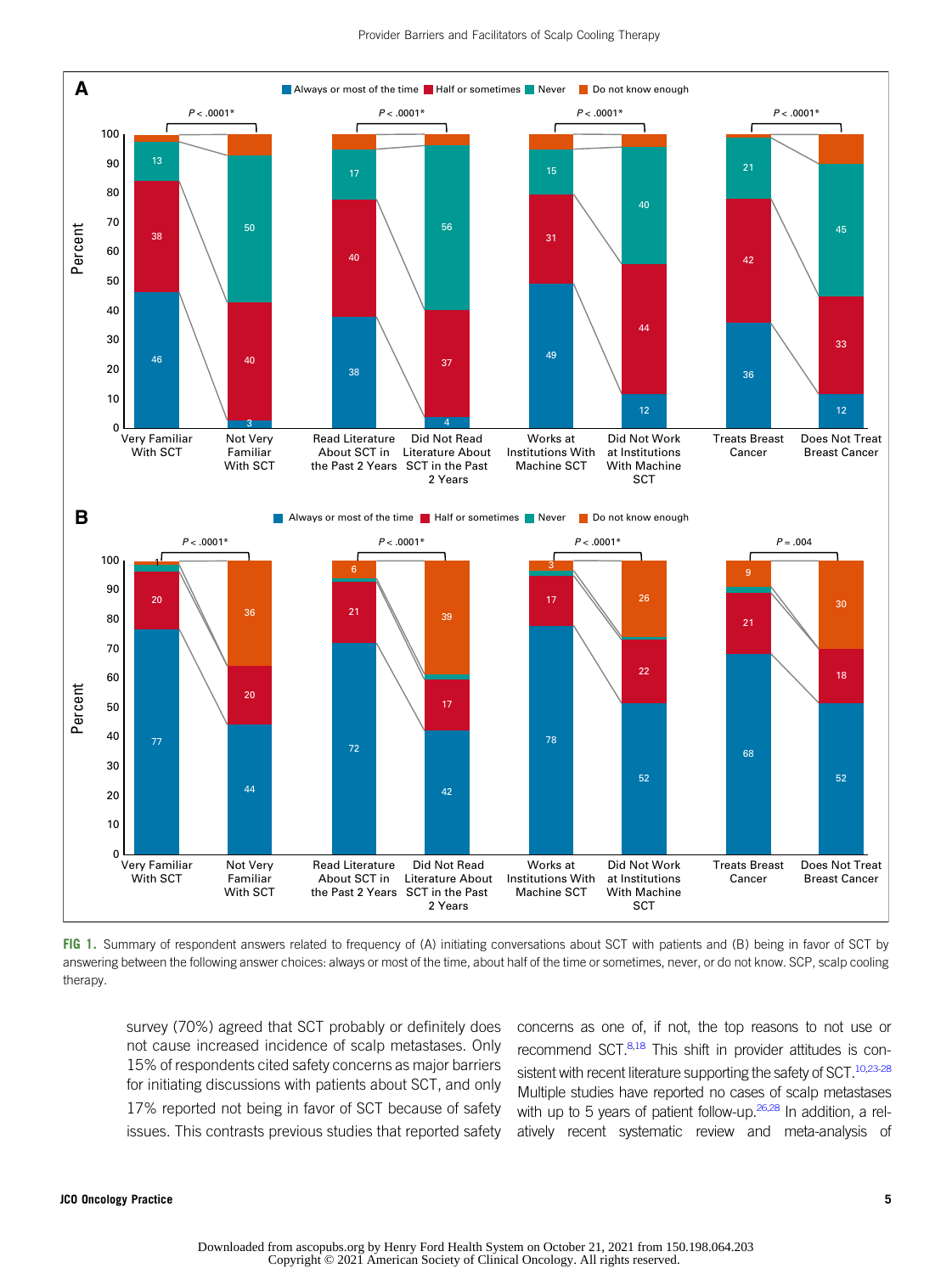1,959 patients who used SCT and 1,238 who did not use SCT failed to demonstrate a significant difference in the incidence of scalp metastases (0.61% v 0.41%;  $P = .43$ ).<sup>[10](#page-8-13)</sup>

Some safety concerns remain, however, and may affect patient use of SCT as 13% of providers reported that their patients do not use SCT because of safety concerns. Of note, the US Food and Drug Administration has not cleared SCT in patients with hematologic malignancies.<sup>29[,30](#page-9-0)</sup> Further research with long-term follow-up is needed to corroborate strong existing safety data of SCT and for provider education and reassurance, especially in patients being treated with curative intent for their malignancies.

Just under half of the providers expressed concern about efficacy of SCT (43%), consistent with previous studies. $8,18$  $8,18$ Importantly, recent studies have demonstrated successful hair preservation with SCT, generally defined as  $<$  50% hair loss and not requiring a wig.<sup>2,[10](#page-8-13),[12,](#page-8-18)[31](#page-9-1),[32](#page-9-2)</sup> In a recent systematic review, scalp cooling significantly reduced the relative risk of alopecia by 43% ( $P < .00001$ ).<sup>[33](#page-9-3)</sup> In a randomized control trial of machine scalp cooling, half of the patients with breast cancer who used SCT had successful hair preservation versus none of the women in the control group.<sup>9</sup> Similar results were found in a prospective cohort study with two thirds with successful results versus none in the control group. $31$  Providers must also be reminded that 100% hair loss prevention is not needed as up to 50% loss of scalp hair is generally not aesthetically appreciated.<sup>[9](#page-8-19)</sup>

In our study, providers more familiar with scalp cooling (eg, literature and experience) were more likely to be in favor of SCT and willing to discuss it with patients ostensibly because of the positive results in the literature or favorable experience with scalp cooling. It is important to recognize that efficacy varies on the basis of multiple factors.[34](#page-9-4) For example, patients treated at institutions with more experience with SCT have less alopecia, whereas those treated with anthracyclines have more alopecia.<sup>[31](#page-9-1)</sup> Future research should be directed at modifiable factors that affect the effectiveness of SCT, such as chemotherapy regimen, capping technique, and manual versus machine SCSs.<sup>[5](#page-8-4),[35](#page-9-5)</sup>

#### AFFILIATIONS

<sup>1</sup>University of Michigan Medical School, Ann Arbor, MI 2 Department of Dermatology, Henry Ford Hospital, Detroit, MI <sup>3</sup>Department of Internal Medicine, University of Michigan Rogel Cancer Center, Ann Arbor, MI

 Department of Urology, University of Michigan, Ann Arbor, MI Department of Surgery, University of Michigan, Ann Arbor, MI Department of Biostatistics, University of Michigan School of Public Health, Ann Arbor, MI

## CORRESPONDING AUTHOR

Monika L. Burness, MD, Rogel Cancer Center, 1500 E Medical Center Dr, SPC 5916, Ann Arbor, MI 48109; e-mail: [mburness@med.umich.edu](mailto:mburness@med.umich.edu).

Providers at institutions where machine SCT is established were found to be more likely to offer scalp cooling (49% v 12%), but many providers in our survey cited financial concerns (51.3%), in addition to staff and space constraints (50.0%), as barriers to SCT adoption. Nursing constraints and change to workflows were found to be a significant barrier in previous studies.<sup>[8](#page-8-6),[18](#page-8-8)</sup> Some institutions have published details about the development of their scalp cooling workflows, which combine efforts of providers and nurses to treat CIA, providing successful strategies for SCT adoption for other institutions.<sup>[36](#page-9-6)[,37](#page-9-7)</sup>

Multiple studies have chronicled the adverse psychosocial effects of CIA on both men and women, with reports of at least 50% of patients defining hair loss as one of their most feared chemotherapy-related side effects.<sup>[6](#page-8-20)[,38-](#page-9-8)[43](#page-9-9)</sup> We found that more than 40% of surveyed providers stated that patients do not use SCT because of not being overly concerned about hair loss and may initiate these conversations principally in women and patients with breast cancer. These findings highlight the need to expand SCT to a broader population and to not limit discussions of SCT by patient characteristics, including sex or cancer type.

Our study was limited by a 25% response rate and may be due to the timing of distribution of the survey at the onset of the COVID-19 pandemic. Respondents were generally representative of the total survey population.

In conclusion, to our knowledge, this is the largest study to address provider interaction, knowledge, and perspectives with scalp cooling within the United States. Although the majority of surveyed providers reported feeling favorably toward scalp cooling, rates of initiating conversations about SCT with patients were low (24%). Our findings suggest the need for physician education and exposure to SCT, through either physician-directed learning or short training programs, and clear institutional guidelines for the use of SCT. Although further research on efficacy and safety and continuous efforts to expand insurance coverage will be imperative for SCT to become widespread, physicians and allied health professionals should be educated on SCT, with the goal of increasing rates of patient education and access to this important treatment option.

#### PRIOR PRESENTATION

Presented at the San Antonio Breast Cancer Symposium, San Antonio, TX, December 8-11, 2020.

# AUTHORS' DISCLOSURES OF POTENTIAL CONFLICTS OF INTEREST

Disclosures provided by the authors are available with this article at DOI [https://doi.org/10.1200/OP.21.00273.](https://ascopubs.org/doi/full/10.1200/OP.21.00273)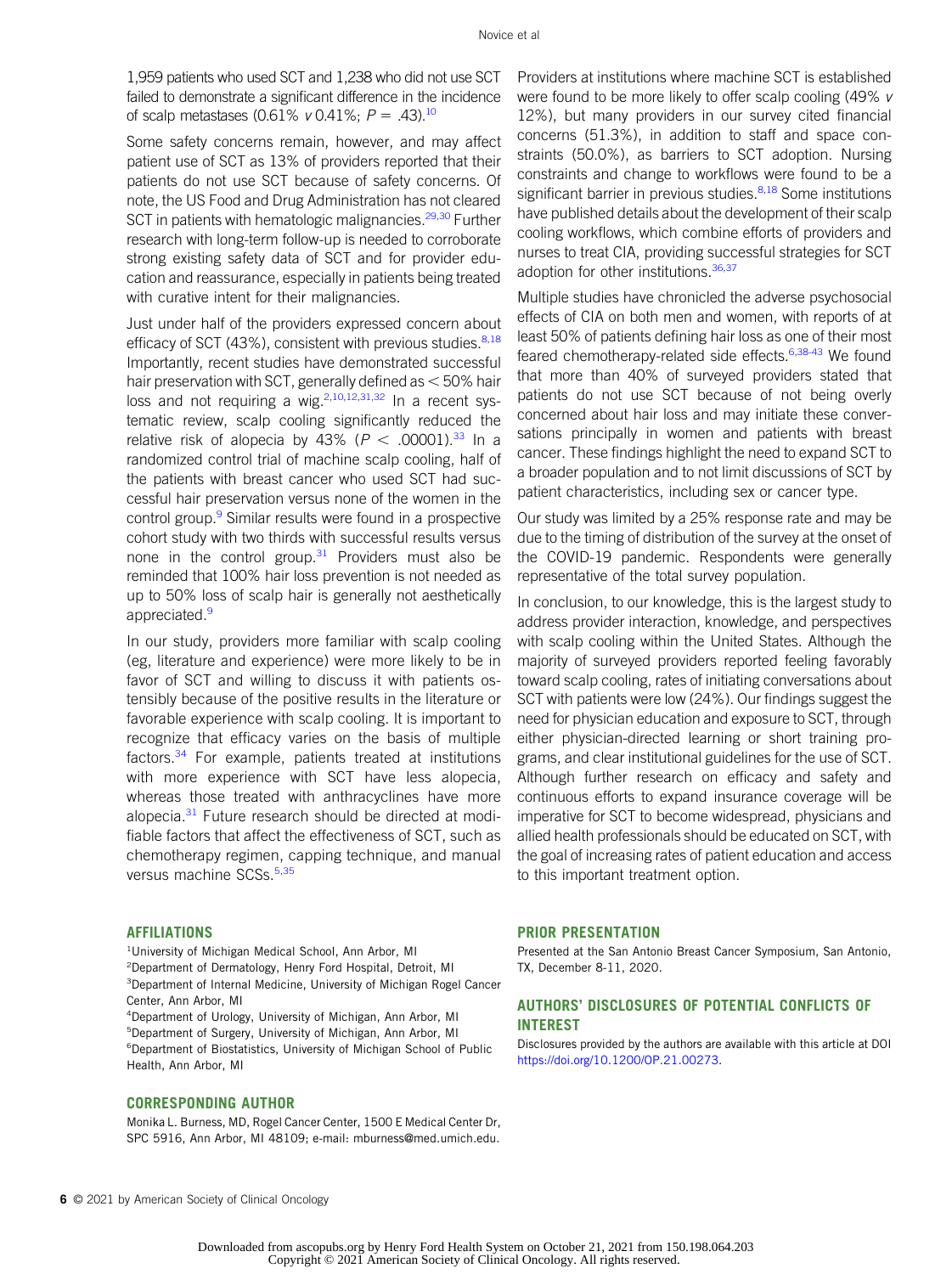survey.

ACKNOWLEDGMENT

Thanks to the ASCO's Research Survey Pool, to those ASCO members who completed our surveys, and to the Rapunzel Project for funding the

#### AUTHOR CONTRIBUTIONS

Conception and design: Madison Novice, Taylor Novice, Kyle Johnson, Jacqueline S. Jeruss, Monika L. Burness

Provision of study materials or patients: Jacqueline S. Jeruss

Collection and assembly of data: Madison Novice, Taylor Novice, Monika L. Burness

Data analysis and interpretation: Madison Novice, Taylor Novice, N. Lynn Henry, Jacqueline S. Jeruss, Kelley M. Kidwell, Monika L. Burness Manuscrint writing: All authors Final approval of manuscript: All authors

Accountable for all aspects of the work: All authors

#### **REFERENCES**

- <span id="page-8-0"></span>1. McGarvey EL, Baum LD, Pinkerton RC, et al: Psychological sequelae and alopecia among women with cancer. Cancer Pract. 9:283-289, 2001
- <span id="page-8-1"></span>2. Hershman DL: Scalp cooling to prevent chemotherapy-induced alopecia: The time has come. JAMA 317:587-588, 2017
- <span id="page-8-2"></span>3. Freites-Martinez A, Shapiro J, van den Hurk C, et al: Hair disorders in cancer survivors. J Am Acad Dermatol 80:1199-1213, 2019
- <span id="page-8-3"></span>4. Novice T, Novice M, Shapiro J, et al: Chemotherapy-induced alopecia-A potentially preventable side effect with scalp cooling. J Am Acad Dermatol 82:e57-e59, 2020
- <span id="page-8-4"></span>5. Nangia J, Wang T, Osborne C, et al: Effect of a scalp cooling device on alopecia in women undergoing chemotherapy for breast cancer: The SCALP randomized clinical trial. JAMA 317:596-605, 2017
- <span id="page-8-20"></span>6. Nangia J: Quality of life matters: It is time to integrate scalp cooling in routine clinical practice. JCO Oncol Pract 14:157-158, 2018
- 7. Ohsumi S, Kiyoto S, Takahashi M, et al: Scalp cooling for hair loss prevention in female Japanese breast cancer patients receiving (neo)adjuvant chemotherapy. Support Care Cancer 29:437-443, 2020
- <span id="page-8-6"></span>8. Shaw JM, O'Brien J, Chua S, et al: Barriers and enablers to implementing scalp cooling in Australia: A qualitative study of health professionals' attitudes to and experience with scalp cooling. Support Care Cancer 26:305-312, 2018
- <span id="page-8-19"></span>9. Rugo HS, Klein P, Melin SA, et al: Association between use of a scalp cooling device and alopecia after chemotherapy for breast cancer. JAMA 317:606-614, 2017
- <span id="page-8-13"></span>10. Rugo HS, Melin SA, Voigt J: Scalp cooling with adjuvant/neoadjuvant chemotherapy for breast cancer and the risk of scalp metastases: Systematic review and meta-analysis. Breast Cancer Res Treat 163:199-205, 2017
- 11. Shah VV, Wikramanayake TC, DelCanto GM, et al: Scalp hypothermia as a preventative measure for chemotherapy-induced alopecia: A review of controlled clinical trials. J Eur Acad Dermatol Venereol 32:720-734, 2018
- <span id="page-8-18"></span>12. Rice BA, Ver Hoeve ES, DeLuca AN, et al: Registry study to assess hair loss prevention with the Penguin Cold Cap in breast cancer patients receiving chemotherapy. Breast Cancer Res Treat 167:117-122, 2018
- 13. Mustoe MM, Lee CM, Melisko ME, et al: The DigniCap Scalp Cooling System and its use in the treatment of chemotherapy-induced alopecia. Future Oncol 14: 2461-2469, 2018
- 14. Marks DH, Okhovat JP, Hagigeorges D, et al: The effect of scalp cooling on CIA-related quality of life in breast cancer patients: A systematic review. Breast Cancer Res Treat 175:267-276, 2019
- 15. Marks DH, Qureshi A, Friedman A: Evaluation of prevention interventions for taxane-induced dermatologic adverse events: A systematic review. JAMA Dermatol 154:1465-1472, 2018
- <span id="page-8-5"></span>16. Smetanay K, Junio P, Feißt M, et al: COOLHAIR: A prospective randomized trial to investigate the efficacy and tolerability of scalp cooling in patients undergoing (neo)adjuvant chemotherapy for early breast cancer. Breast Cancer Res Treat 173:135-143, 2019
- <span id="page-8-7"></span>17. Komen MMC, van den Hurk CJG, Nortier JWR, et al: Patient-reported outcome assessment and objective evaluation of chemotherapy-induced alopecia. Eur J Oncol Nurs 33:49-55, 2018
- <span id="page-8-8"></span>18. Peerbooms M, van den Hurk CJ, Breed WP: Familiarity, opinions, experiences and knowledge about scalp cooling: A Dutch survey among breast cancer patients and oncological professionals. Asia Pac J Oncol Nurs 2:35-41, 2015
- <span id="page-8-9"></span>19. Köhler TS, Kondapalli LA, Shah A, et al: Results from the survey for preservation of adolescent reproduction (SPARE) study: Gender disparity in delivery of fertility preservation message to adolescents with cancer. J Assist Reprod Genet 28:269-277, 2011
- <span id="page-8-10"></span>20. Vu JV, Llarena NC, Estevez SL, et al: Oncofertility program implementation increases access to fertility preservation options and assisted reproductive procedures for breast cancer patients. J Surg Oncol 115:116-121, 2017
- <span id="page-8-11"></span>21. Shaw J, Baylock B, O'Reilly A, et al: Scalp cooling: A qualitative study to assess the perceptions and experiences of Australian patients with breast cancer. Support Care Cancer 24:3813-3820, 2016
- <span id="page-8-12"></span>22. van den Hurk CJ, van den Akker-van Marle ME, Breed WP, et al: Cost-effectiveness analysis of scalp cooling to reduce chemotherapy-induced alopecia. Acta Oncol 53:80-87, 2014
- <span id="page-8-14"></span>23. van den Hurk CJG, van de Poll-Franse LV, Breed WPM, et al: Scalp cooling to prevent alopecia after chemotherapy can be considered safe in patients with breast cancer. Breast 22:1001-1004, 2013
- 24. Grevelman EG, Breed WPM: Prevention of chemotherapy-induced hair loss by scalp cooling. Ann Oncol 16:352-358, 2005
- 25. Lemieux J, Amireault C, Provencher L, et al: Incidence of scalp metastases in breast cancer: A retrospective cohort study in women who were offered scalp cooling. Breast Cancer Res Treat 118:547-552, 2009
- <span id="page-8-16"></span>26. van den Hurk CJ, Peerbooms M, van de Poll-Franse LV, et al: Scalp cooling for hair preservation and associated characteristics in 1411 chemotherapy patients—Results of the Dutch Scalp Cooling Registry. Acta Oncol 51:497-504, 2012
- 27. Ross M, Fischer-Cartlidge E: Scalp cooling: A literature review of efficacy, safety, and tolerability for chemotherapy-induced alopecia. Clin J Oncol Nurs 21: 226-233, 2017
- <span id="page-8-15"></span>28. Rugo HS, Klein P, Hurvitz SA, et al: Long-term safety follow-up of patients with early stage breast cancer treated with scalp cooling on the Dignitana scalp cooling trial. 2018 San Antonio Breast Cancer Symposium, San Antonio, TX, December 4-8, 2018
- <span id="page-8-17"></span>29. Forsberg SA: Scalp cooling therapy and cytotoxic treatment. Lancet 357:1134, 2001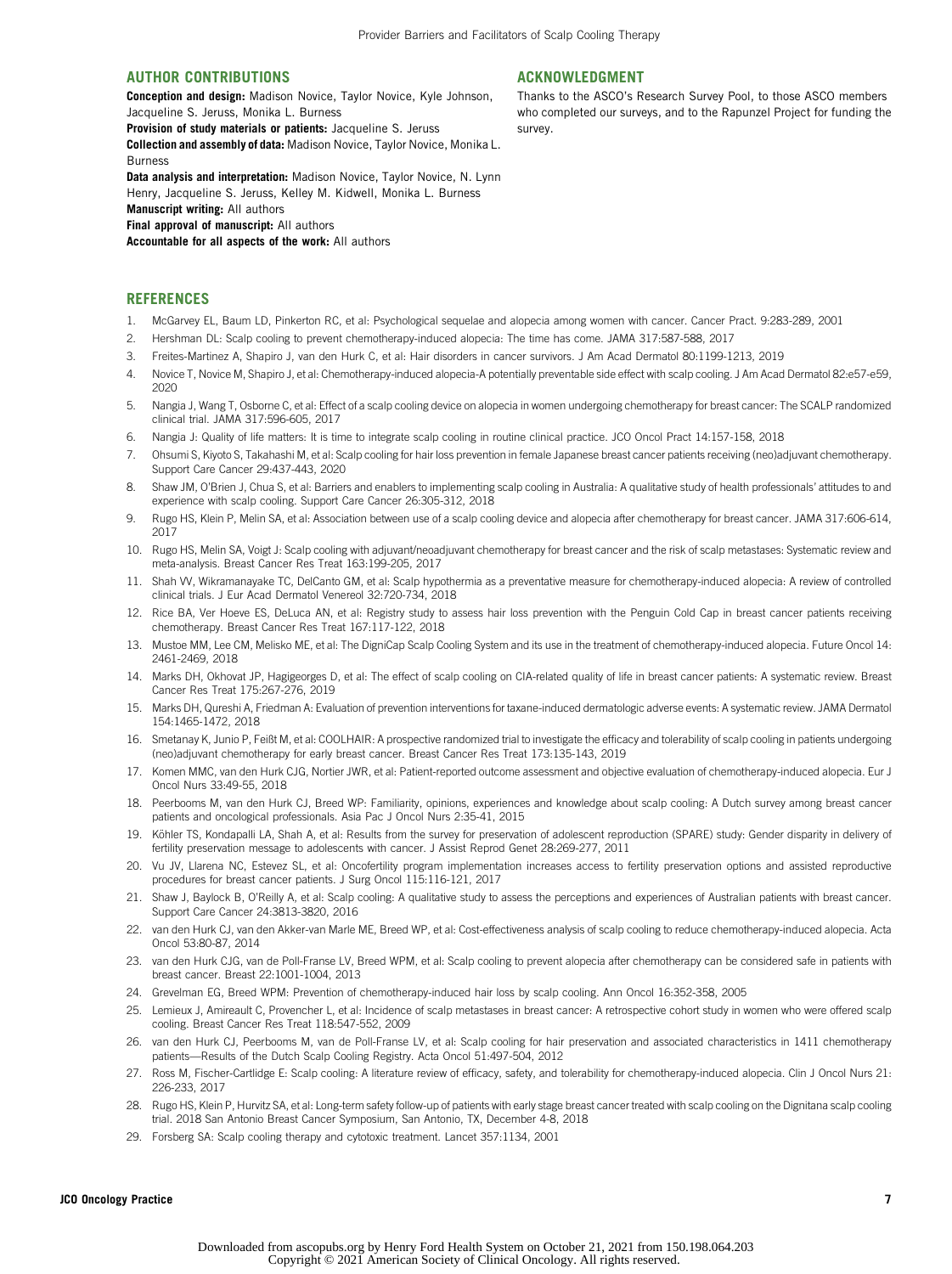#### Novice et al

- <span id="page-9-0"></span>30. Witman G, Cadman E, Chen M: Misuse of scalp hypothermia. Cancer Treat Rep 65:507-508, 1981
- <span id="page-9-1"></span>31. Nangia J, Wang T, Osborne C, et al: Effect of a scalp cooling device on alopecia inwomen undergoing chemotherapy for breast cancer: The SCALP randomized clinical trial. JAMA 317:596-605, 2017
- <span id="page-9-2"></span>32. West HJ: Do the data on scalp cooling for patients with breast cancer warrant broad adoption? JAMA Oncol 3:1130-1131, 2017
- <span id="page-9-3"></span>33. Rugo HS, Voigt J: Scalp hypothermia for preventing alopecia during chemotherapy. A systematic review and meta-analysis of randomized controlled trials. Clin Breast Cancer 18:19-28, 2018
- <span id="page-9-4"></span>34. Komen MMC, Smorenburg CH, van den Hurk CJG, et al: Factors influencing the effectiveness of scalp cooling in the prevention of chemotherapy-induced alopecia. Oncologist 18:885-891, 2013
- <span id="page-9-5"></span>35. Komen MMC, Smorenburg CH, Nortier JWR, et al: Results of scalp cooling during anthracycline containing chemotherapy depend on scalp skin temperature. Breast 30:105-110, 2016
- <span id="page-9-6"></span>36. Peterson LL, Lustberg M, Tolaney SM, et al: Integration of physician and nursing professional efforts to deliver supportive scalp cooling care to oncology patients at risk for alopecia. Oncol Ther 8:325-332, 2020
- <span id="page-9-7"></span>37. Fischer-Cartlidge E, Ross M, Hernández K, et al: Scalp cooling: Implementation of a program at a multisite organization. Clin J Oncol Nurs 22:534-541, 2018
- <span id="page-9-8"></span>38. Lemenager M, Lecomte S, Bonneterre ME, et al: Effectiveness of cold cap in the prevention of docetaxel-induced alopecia. Eur J Cancer 33:297-300, 1997
- 39. Tierney AJ: Preventing chemotherapy-induced alopecia in cancer patients: Is scalp cooling worthwhile? J Adv Nurs 12:303-310, 1987
- 40. Hussein AM: Chemotherapy-induced alopecia: New developments. South Med J 86:489-496, 1993
- 41. Pickard-Holley S: The symptom experience of alopecia. Semin Oncol Nurs 11:235-238, 1995
- 42. Freites-Martinez A, Chan D, Sibaud V, et al: Assessment of quality of life and treatment outcomes of patients with persistent postchemotherapy alopecia. JAMA Dermatol 155:724-728, 2019
- <span id="page-9-9"></span>43. Hilton S, Hunt K, Emslie C, et al: Have men been overlooked? A comparison of young men and women's experiences of chemotherapy-induced alopecia. Psychooncology 17:577-583, 2008

nnn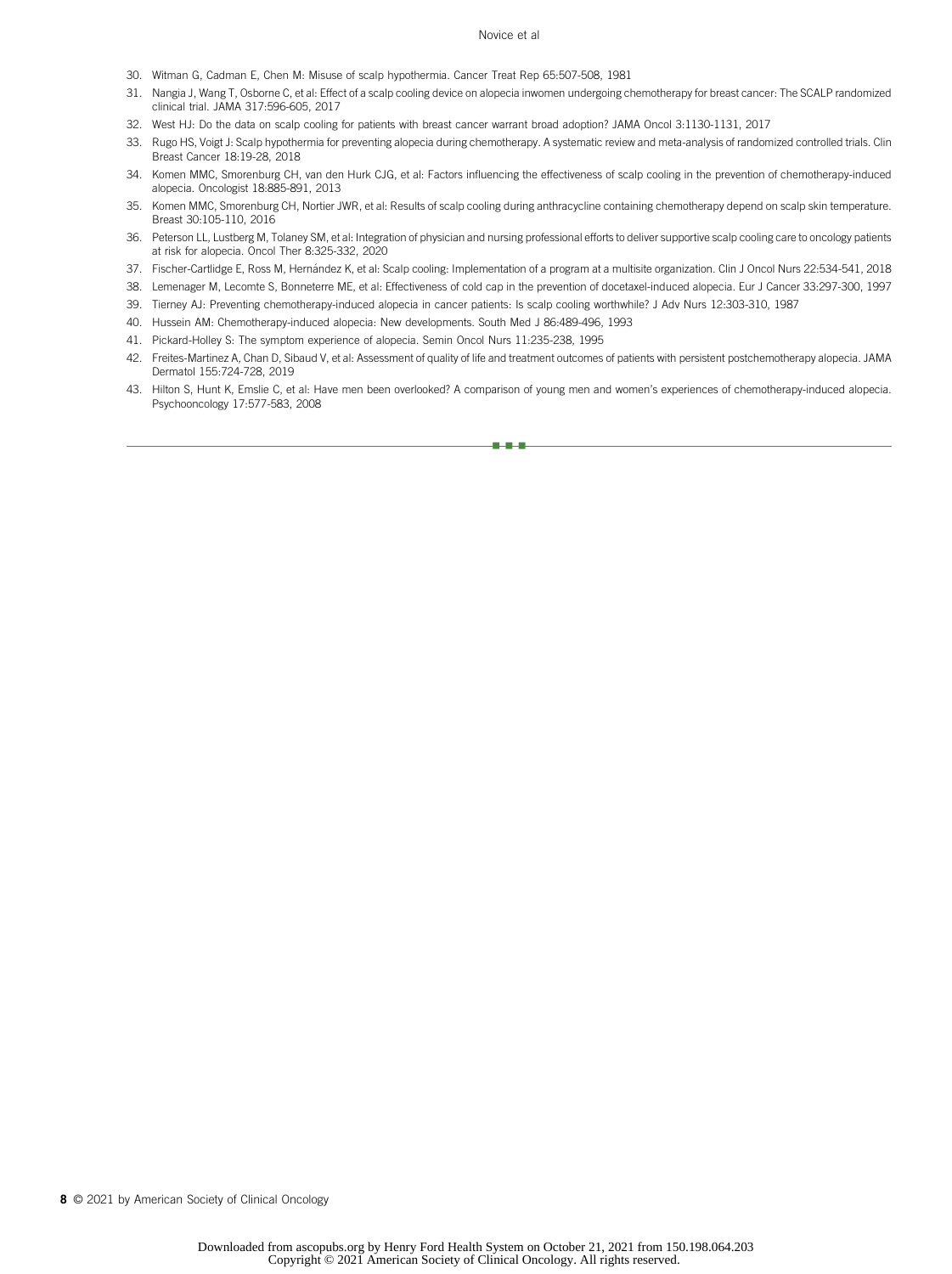#### AUTHORS' DISCLOSURES OF POTENTIAL CONFLICTS OF INTEREST

#### Identifying Barriers and Facilitators to Scalp Cooling Therapy Through a National Survey of the Awareness, Practice Patterns, and Attitudes of Oncologists

The following represents disclosure information provided by authors of this manuscript. All relationships are considered compensated unless otherwise noted. Relationships are self-held unless noted. I = Immediate Family Member, Inst = My Institution. Relationships may not relate to the subject matter of this manuscript. For more information about ASCO's conflict of interest policy, please refer to [www.asco.org/rwc](http://www.asco.org/rwc) or [ascopubs.org/op/authors/author-center](http://ascopubs.org/op/authors/author-center).

Open Payments is a public database containing information reported by companies about payments made to US-licensed physicians [\(Open Payments](https://openpaymentsdata.cms.gov/)).

N. Lynn Henry Research Funding: Pfizer, AbbVie Open Payments Link: [https://openpaymentsdata.cms.gov/physician/27894/](https://openpaymentsdata.cms.gov/physician/27894/summary) [summary](https://openpaymentsdata.cms.gov/physician/27894/summary) Jacqueline S. Jeruss

Consulting or Advisory Role: onCour

Kelley M. Kidwell Honoraria: Mallinckrodt

Monika L. Burness Research Funding: Cyteir, Pfizer, Genentech

No other potential conflicts of interest were reported.